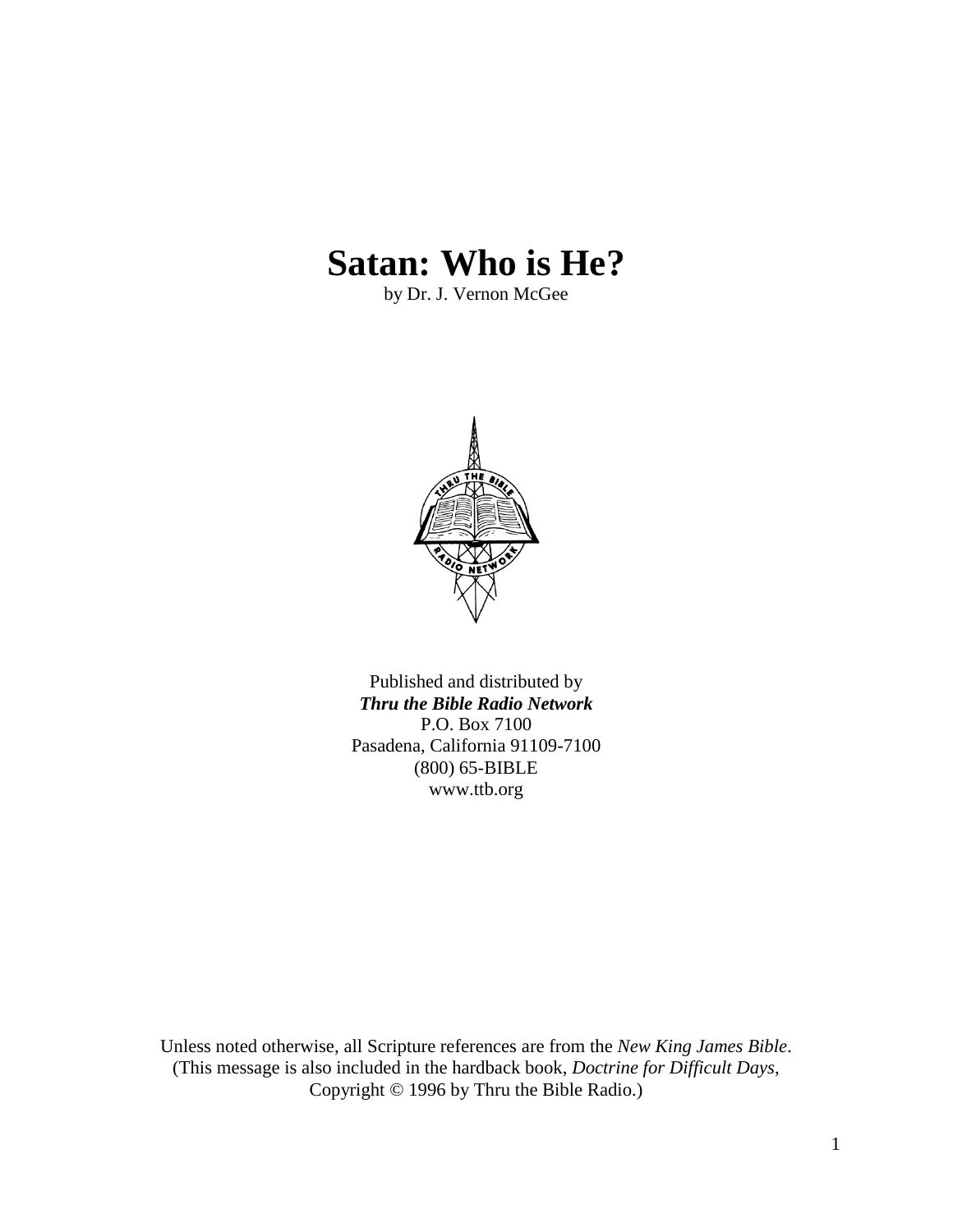This is one theme that I approach with mixed feelings. I want to avoid any superstitious and non-biblical conceptions because there's so much abroad today concerning Satan that is not biblical. Yet I want to be realistic about it. I believe that Satan is a reality. He is a person, and I am convinced that he would like very much to see you skip this message. I've prayed more about the preparation of this study than any other in a long time because of that.

He is an enemy. I have never spoken on the subject of Satan when there wasn't something which interrupted in a way that tried to snatch away the seed of the Word that was sown. One thing is obvious: Satan does not want to be identified. Ignorance of his motives and his movements is his chief weapon today. He moves with all subtlety, which is the thing that characterizes him. This is the reason you see him as a serpent in the Garden of Eden. You will see him under different guises as you go through the Word of God. He does this because he does not want his true character to be known. He attempts to conceal that from man.

Let me repeat, ignorance of him is his chief weapon. And if you want to know how well he's done the job, go out on the streets of your neighborhood shopping area and ask the people who go by for their opinions. Probably one out of ten would say they believe Satan is a reality. The other nine will think that he's merely a myth. I say that he has done a superb job of making the average person believe he does not exist.

Paul could write in his day, "We are not ignorant of his devices" (2 Corinthians 2:11). Well, I do not think we can say that today. The average person *is* ignorant of his devices, and I believe even Christians today are not really on the alert. John says in Revelation 12:9 that Satan "deceives the *whole* world" (emphasis added). He is the one who is in the business of deception, and he has done a marvelous job at that.

Paul told the young preacher Timothy:

# *But evil men and impostors will grow worse and worse, deceiving and being deceived.* (2 Timothy 3:13)

They are going to deceive others because they are themselves the children of Satan, but in turn, they themselves will be deceived. The world outside, as you well know, is carrying on a racket, seeing who can take more advantage of the other, seeing who can deceive the other fellow. That is the satanic system that exists today. Paul, writing to the Corinthian believers and speaking of nonbelievers, said:

# *… Whose minds the god of this age has blinded, who do not believe, lest the light of the gospel of the glory of Christ, who is the image of God, should shine on them.* (2 Corinthians 4:4)

Now Satan has done and continues doing a masterful job here. He has blinded the minds of multitudes concerning the gospel. That is the only subject on which he will blind the minds of people. Have you noticed that? The "god of this world," which is another name used for Satan, has blinded the minds of unbelievers so they will not believe the glorious gospel of Christ.

Actually, the human family is said to be imprisoned by Satan, so let's use this as an example. Here is a prison house, and it's absolutely invulnerable, you cannot get out any place. There is no way out except through this door – the Lord Jesus said, "I am the door," you see. The only way you get out is through Christ, and you cannot get out any other way.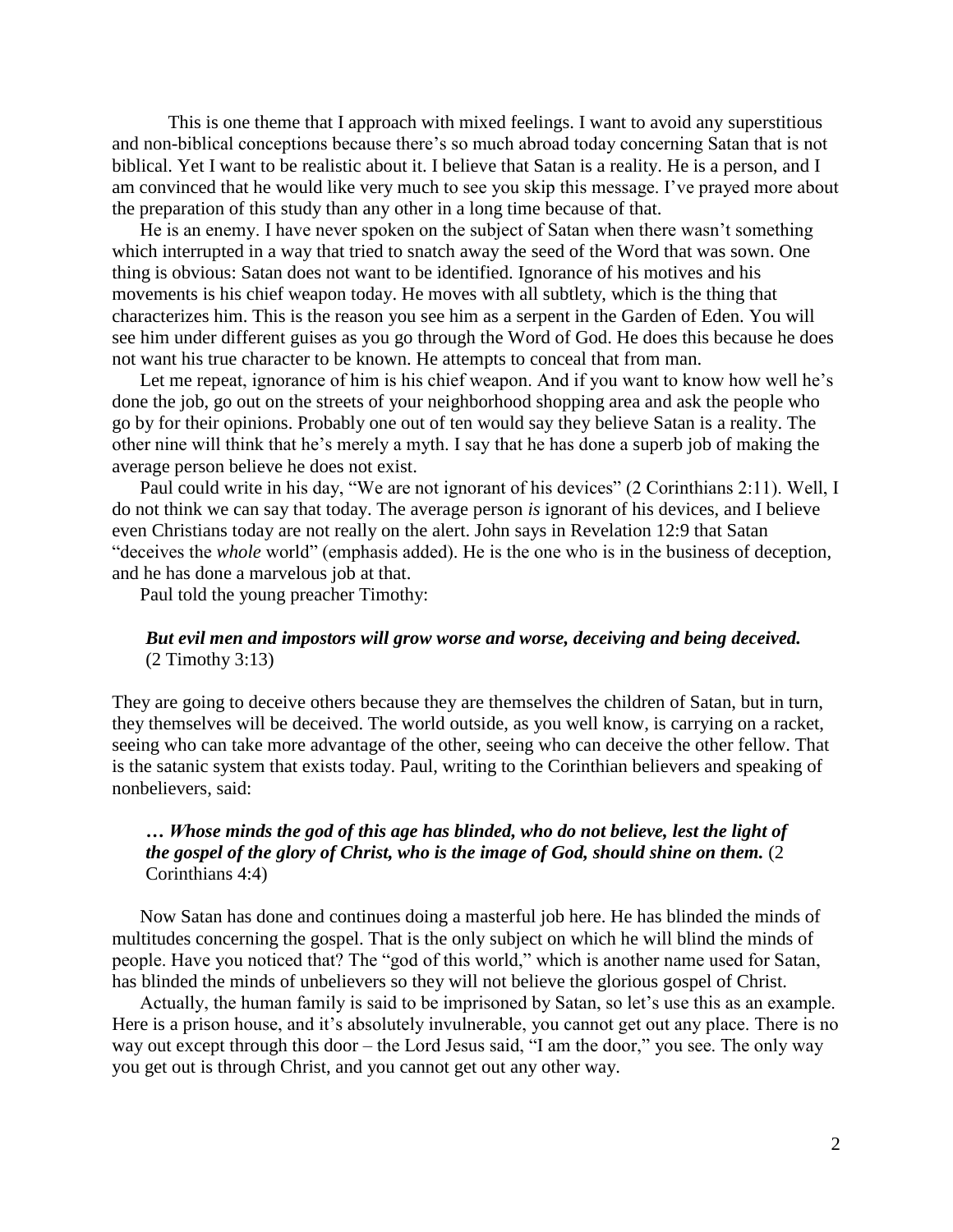Satan has a great many people thinking he is down on skid row. Do you think he is fooling around down there where they can't get out? I don't think so. Some think, *Well, he is out here where sin is flagrant*. No, he is not patrolling those areas – nobody is getting out there. The only place he is watching is the one place of escape, and that is through the gospel of Christ. And the only thing he is concerned about in your neighborhood and my neighborhood is that people be blinded to the gospel of Christ.

My friend, Satan has done a good job. I would estimate that last Sunday from 90 percent of the pulpits of Southern California the congregations were told to *do* something in order to get to heaven. Satan likes that – it's his so-called good news. He uses it in a very convincing manner. That is what he told Adam and Eve. He wanted to convince them that by doing what he said, they could become like God! He is telling folks all over the world, "Don't believe the Bible, you will be able to make it by your own efforts. You can do this yourself. You'll become as gods. Don't take the position that Christ shed His blood in order to redeem you. That's not aesthetic. You don't want this business of the gospel of the Cross." Oh, my friend, there is no other way! Jesus is the only way out, and here is where Satan blinds the human family.

I frankly believe that any preacher or any other person who declares the gospel of Christ is immediately under fire. That person is Satan's enemy. Satan uses every possible means to blind men's eyes to the gospel. He is supreme at this business of deception today.

#### **Angels: Two Classes**

First of all, we need to note that angels are divided into two classes, those who are obedient to God and those who belong to Satan. We are given that distinction in Revelation 12:7:

# *And war broke out in heaven: Michael and his angels fought with the dragon; and the dragon and his angels fought.*

So we have here good angels and bad angels, God's angels and Satan's angels. And we see Michael who is called the archangel (Jude 9). I personally believe there are other archangels, but as far as we can tell, the holy angels are under Michael. Notice in Revelation 12 that Michael and his angels fought. He is opposed to Satan. Evidently, Satan was an archangel, and when he rebelled against God some unholy angels sided with him. Some of them are already reserved in chains for judgment:

# *And the angels who did not keep their proper domain, but left their own abode, He has reserved in everlasting chains under darkness for the judgment of the great day.* (Jude 6)

Others of them are called demons, which go about Satan's business. They have not yet been brought to judgment. Why God has made that distinction, I don't know. I suppose there are degrees of responsibility, even among angels, and therefore the responsibility is what made it impossible for some to have any outlet at all. They are reserved in chains.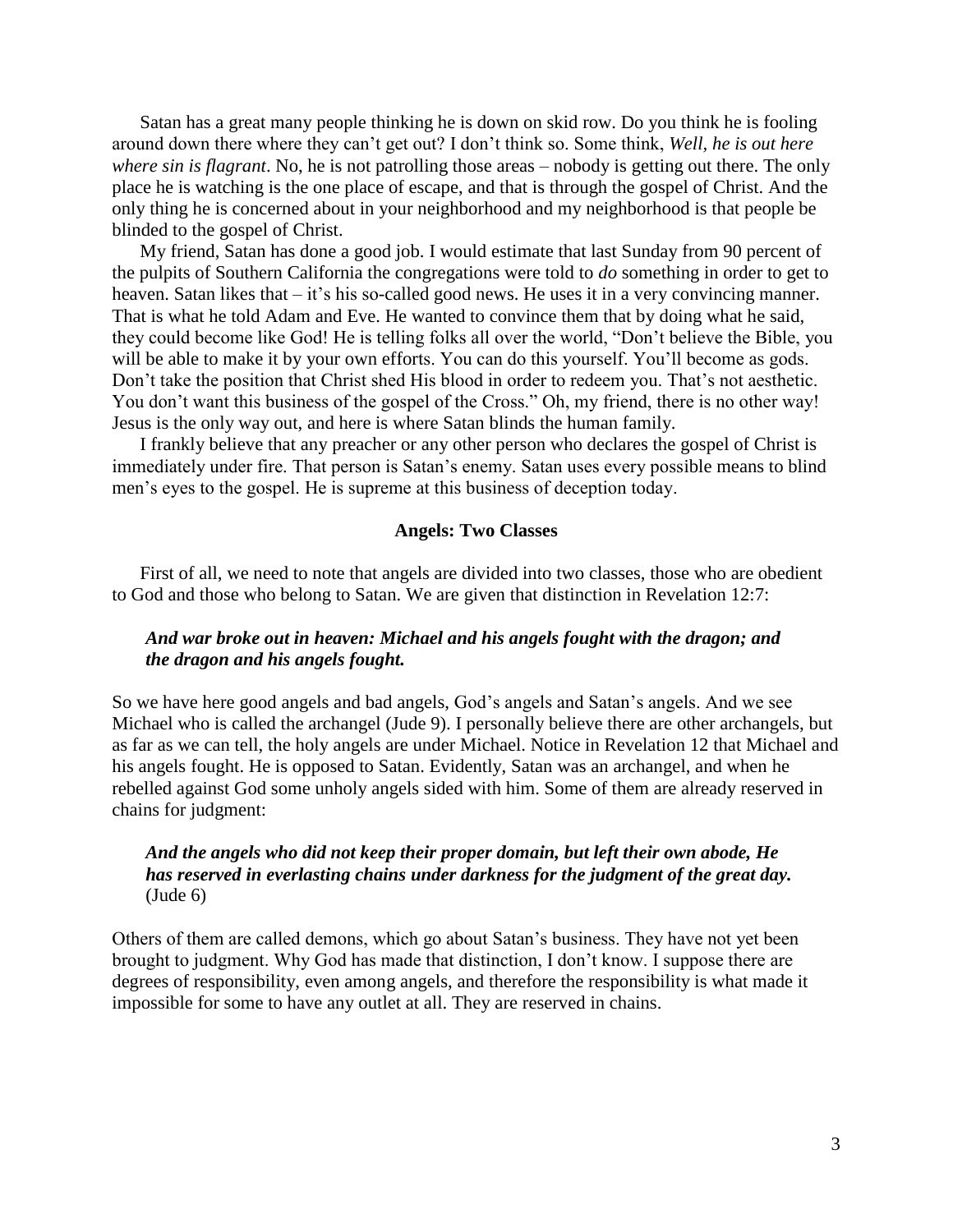#### **The Person of Satan**

Now when you come to the person of Satan, there are at least forty names given him in Scripture. For instance, you have four names in this one verse in Revelation:

*So the great dragon was cast out, that serpent of old, called the Devil and Satan, who deceives the whole world; he was cast to the earth, and his angels were cast out with him.* (Revelation 12:9)

Notice that he's called the old serpent; and that, of course, here in the last book of the Bible, takes us back to Satan's first contact with man in the Garden of Eden, for he appeared there as the "shining one." So he is called the old serpent.

He is also called the devil, which is the Greek word *diabolos*, meaning slanderer or accuser. Keep that in mind because it has something to do with his present work, and apparently it also has had something to do with his entire career.

He's also called Satan, which means adversary. He is the awful adversary of God, and he is the adversary of all God's children. We're told:

## *Be sober, be vigilant; because your adversary the devil walks about like a roaring lion, seeking whom he may devour.* (1 Peter 5:8)

Even there, you see three titles given to him.

Satan is called "the accuser of our brethren" in Revelation 12:10. He is called Apollyon in Revelation 9:11, which means destroyer. He is called Belial in 2 Corinthians 6:15, meaning worthless or lawless. He is called "the evil one." You remember that when our Lord taught His disciples to pray, He included "Deliver us from the evil one," which should serve as a warning. And then again Jesus Christ Himself, when He prayed the real Lord's prayer – that is, His own petition to the Father – said:

# *I do not pray that You should take them out of the world, but that You should keep them from the evil one.* (John 17:15)

Satan is also called Beelzebub in Mark 3:22, where the scribes accused Christ of casting out demons by Beelzebub, the prince or ruler of the demons.

These are just some of Satan's names and titles. We won't be going into detail concerning them, though it's a very interesting study in and of itself.

Now this creature known as Satan has the unique distinction of being the originator and the promoter of evil. It is a gross assumption and entirely inaccurate to ascribe grotesque physical forms to Satan. Most of what people envision today, for instance, is Satan as a creature with horns, a forked tail, and cloven feet, which comes from the literature of the Middle Ages. Its origin is Greek mythology and is the description of the god Pan, or Bacchus, the god of pleasure. All of this has shaped the thinking of Christendom concerning Satan more than the Bible has, and it's well to get back to the Word of God and see what God really has to say about him.

Satan is a personality, definitely a personality. You will remember that our Lord, addressing the scribes and Pharisees, said: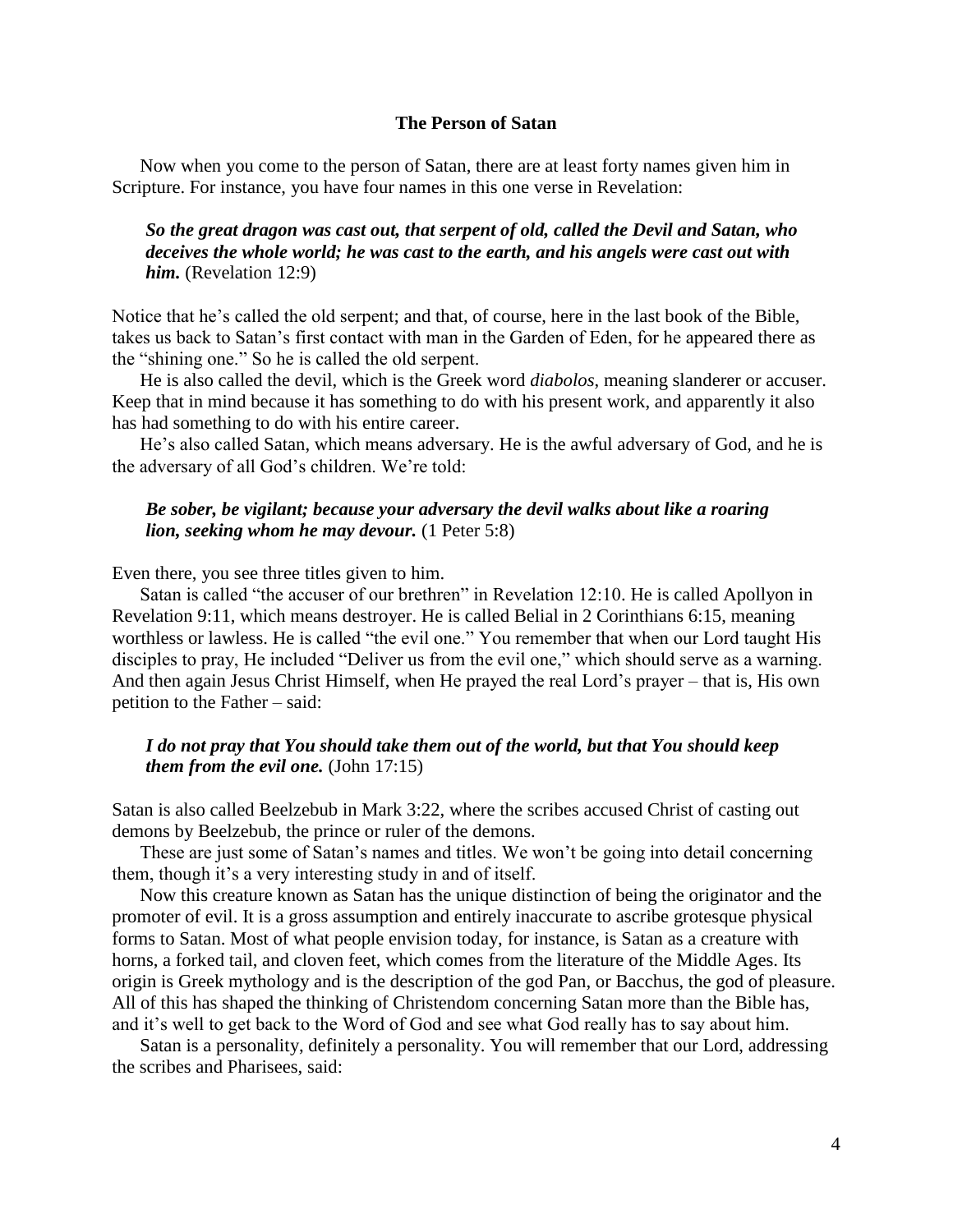*You are of your father the devil, and the desires of your father you want to do. He was a murderer from the beginning, and does not stand in the truth, because there is no truth in him. When he speaks a lie, he speaks from his own resources, for he is a liar and the father of it.* (John 8:44)

This is the way Scripture speaks of Satan. Note that our Lord refers to him definitely as a person, a liar, and a murderer.

Let me repeat this verse:

#### *Be sober, be vigilant; because your adversary the devil walks about like a roaring lion, seeking whom he may devour.* (1 Peter 5:8)

"Satan," someone has said, "is to be dreaded as a lion; he is more to be dreaded as a serpent; and he is most to be dreaded as an angel." That's the difficulty. We think of him as being a frightful, fearful being. But he was not created a frightful creature. In fact, 2 Corinthians 11:14 tells us that Satan "transforms himself into an angel of light," and if you could see him, you would agree that he is the most beautiful creature you've ever seen. One of the reasons sin is attractive is because Satan is attractive. The idea that he represents the seamy side of life is not true. He's very much concerned about the things of culture and refinement. He is right in the midst of the things that today are considered the best things in life. You do not have to go down to skid row to find him at work.

#### **The Origin of Satan**

Let's turn back to the Old Testament and see the origin of this evil one. The passage that deals with this is Ezekiel 28. It is a remarkable revelation, and I want us to look at this carefully because here we have the origin of this evil creature.

In this passage, beginning with verse 11, we see Satan behind the king of Tyre. Tyre was the great commercial center. Tyre represents the final Babylon, which God will destroy because it is satanic. Notice this:

# *Moreover the word of the LORD came to me, saying, "Son of man, take up a lamentation for the king of Tyre, and say to him …."*

The things that follow could never apply to a human king of Tyre, but they do apply to the one who is behind him. This angel is the highest creature God ever created.

Notice what God Himself says about Satan:

# *Thus says the Lord GOD: "You were the seal of perfection, full of wisdom and perfect in beauty."* (v. 12)

Satan was the wisest creature God ever created. No other angel, no other being, was ever created with the intelligence that God gave to this one. He was the seal of perfection, full of wisdom and perfect in beauty. And when God says "perfect in beauty," I can't even imagine what that would be. This creature is today the highest being this side of God. And, thank God, he is not God but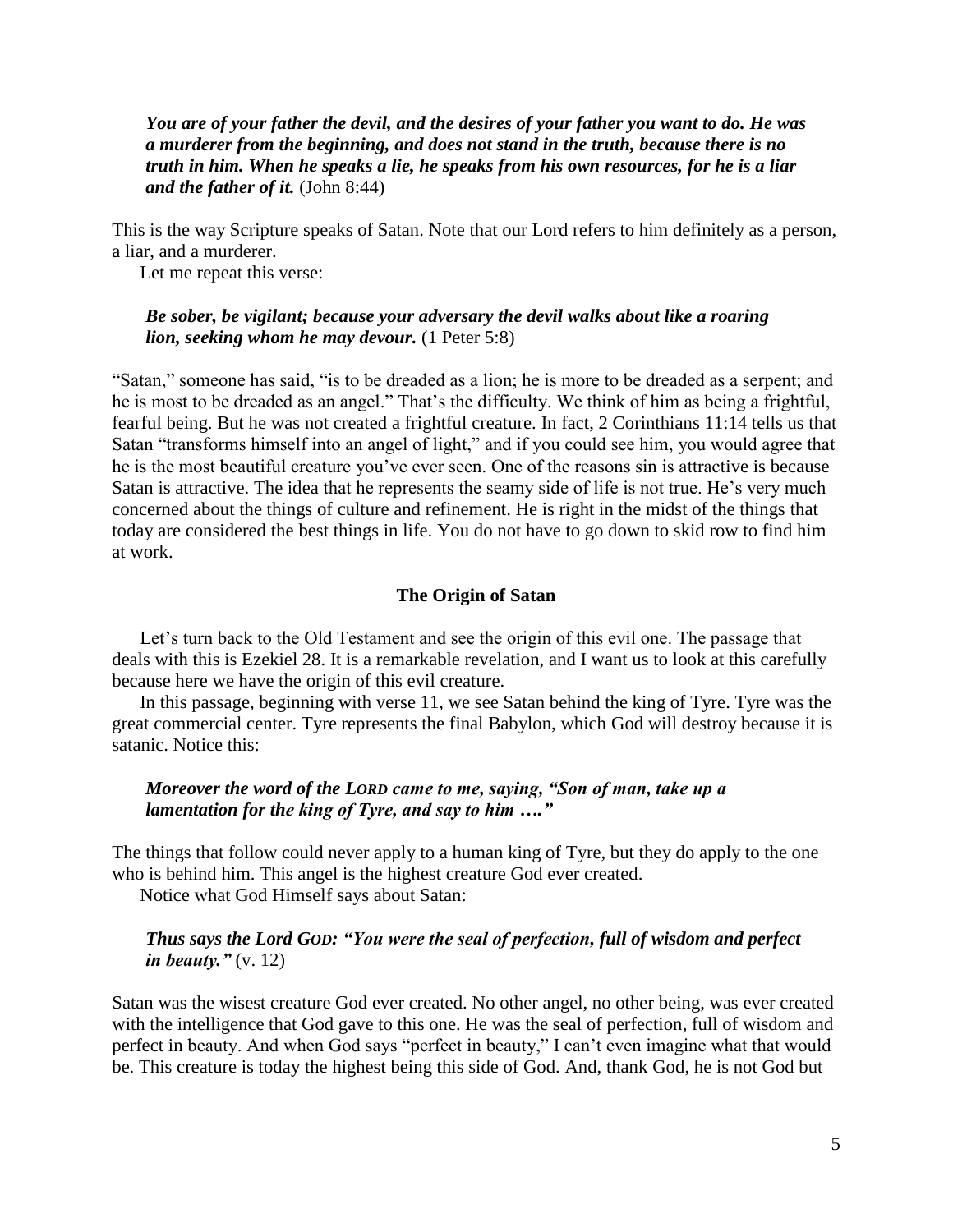only a creature. It would be frightful if he were anything but a creature. However, as a creature compared to you and me, we are no match for him at all.

Billy Sunday made quite an issue of "fighting the devil." But, of course, even Billy Sunday knew he could not fight the devil. You and I cannot fight him. We are told to *resist* him. And in Ephesians 6 we're told to put on the whole armor of God and to *stand*, as we shall see. We are never told to fight. He could overcome you or me at any moment he wanted to. Were it not for the grace of God, you and I would be absolutely crushed by him. I have a notion he has more to do with your life than you think he does. He has plenty to do with the lives of believers because he hates believers. By the way, communism certainly must have been spawned in the very atmosphere of Satan, for it's so much like his methods.

Now will you notice the things that are said concerning Satan in Ezekiel 28: "You were in Eden, the garden of God." This is not the Garden of Eden that Adam and Eve were in, although Satan had also been there, but this is a different kind of Eden.

# *You were in Eden, the garden of God; every precious stone [was] your covering: the sardius, topaz, and diamond, beryl, onyx, and jasper, sapphire, turquoise, and emerald with gold ….*

Stop there for a moment. These jewels are found in only two other places: They are in the garments of the high priest, in his breastplate (Exodus 28:15-20), and you'll find them garnishing the foundations of the walls in the New Jerusalem (Revelation 21:18-21). Here in Ezekiel we see this creature covered with all of these precious stones representing that which is highest and *heavenly*.

This gives you some concept of his beauty. And notice this:

# *The workmanship of your timbrels and pipes was prepared for you on the day you were created.* (v. 13)

He was created an instrument of music, if you please! He didn't carry around a musical instrument, he *was* a musical instrument – perhaps like a mighty pipe organ. Now can you imagine that kind of music, my friend, compared with some of the things we hear in our day that are classified as music? Can you imagine the effect that this creature would have upon all of God's intelligences? He is a walking symphony, and he is perfect in wisdom and perfect in beauty!

That's not all – "You were the anointed cherub" (v. 14). So you see that we're not talking about a man. The word cherub is the singular of cherubim. Cherubim are symbolic of God's holy presence and unapproachable majesty. They are celestial beings who guard and vindicate the righteousness of God. Satan was one of the cherubim. Now whether there were others equal to him, I don't know. I assume that all the cherubim are on the same par, but this one – "You were the anointed cherub who covers" – occupied a unique position.

Now, "the anointed cherub who covers" is the picture given to us in the Garden of Eden after Adam and Eve had been sent out of the garden, and God placed the cherubim to guard the way to the tree of life. They were protecting that way of life so that man could come to God, so he would not be destroyed by the holiness of God nor be judged by God. And further on in history, when Moses made the mercy seat and placed it in the tabernacle's Holy of Holies, God's glory dwelt between the cherubim. The cherubim covered it (see Exodus 25:20).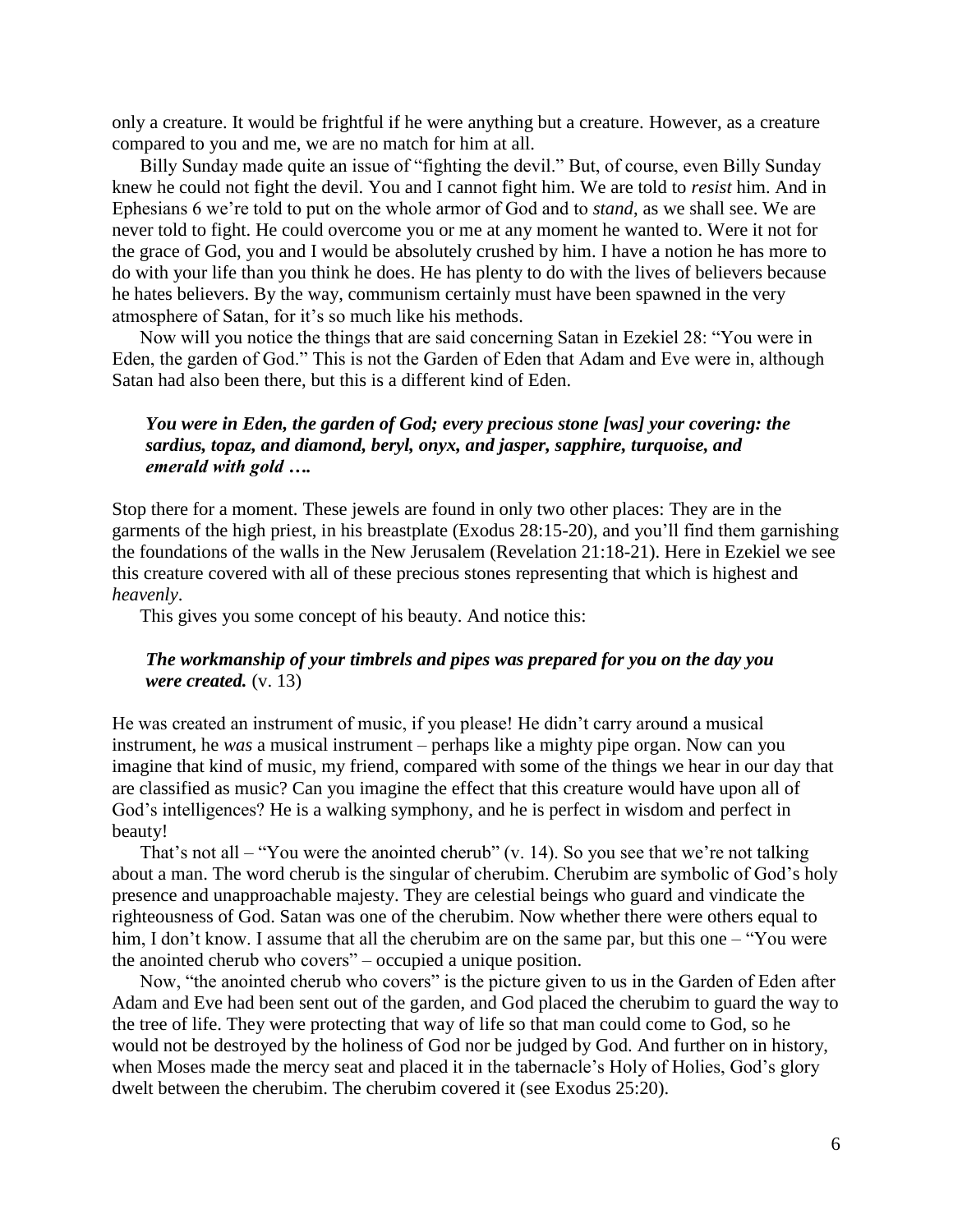Satan was a cherub. And his position was to guard the very throne of God in heaven. He looked down upon it as those cherubim looked down upon the mercy seat in the tabernacle. His position was that of protecting the holiness of God. Satan had occupied this highest of all positions!

And will you notice:

# *You were the anointed cherub who covers; I established you; you were on the holy mountain of God; you walked back and forth in the midst of fiery stones.* (v. 14)

This is an Eden, not of green grass and trees and animals, but of stones, *beautiful* stones, if you please.

Now notice this very interesting verse:

# *You were perfect in your ways from the day you were created, till iniquity was found in you.* (v. 15)

Imagine this highest of God's creatures, perfect in wisdom, beautiful beyond description – there is no way in the world for us today as human beings to conceive of the beauty of this creature – given this high, exalted position, and a musician to top off all that!

But this creature with all of these attributes also had a free will. God had created him, as He did the angels, with a free will – these created intelligences could make a choice. One day God said to this marvelous creature, "Iniquity was found in you."

### **What Did He Do?**

What kind of iniquity could be found in him? Was he going out at night and getting drunk? What was this covering cherub doing? In the Book of Ezekiel God has let us stand with Him at the very beginning, to see the origin, the creation of Satan. But in the Book of Isaiah God lets us see his character.

Now let's look at this creature. What was it he did? What was his sin when iniquity was found in him? He must have done something horrible! Do you suppose he murdered? We could get the FBI on the case and find out if he's guilty of murder or kidnapping or something like that. But, friends, he's not guilty of those things.

#### *How you are fallen from heaven, O Lucifer, son of the morning!* (Isaiah 14:12)

He's an angel of light. He is Lucifer. When the sons of God shouted for joy at the creation, Satan was there to shout for joy also, the hypocrite! He was a liar from the beginning. Oh, that same thing is in the human heart. Will you notice it?

#### *How you are cut down to the ground, you who weakened the nations!* (Isaiah 14:12)

He weakens the nations. He is certainly weakening America today! Now we are going to find out his iniquity. Notice his five "I wills" here:

# *For you have said in your heart: "I will ascend into heaven, I will exalt my throne above the stars of God; I will also sit on the mount of the congregation on the farthest*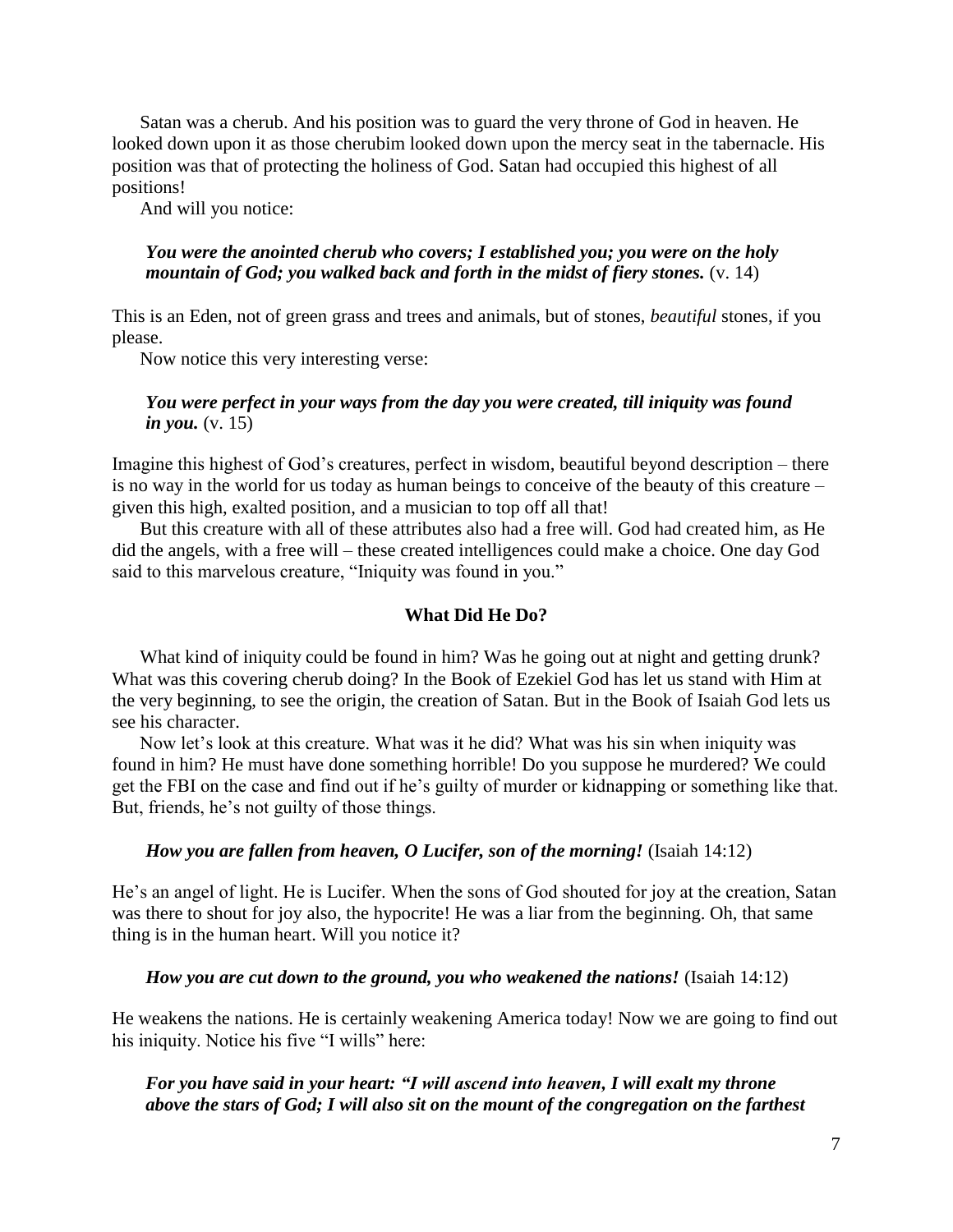## *sides of the north; I will ascend above the heights of the clouds, I will be like the Most High."* (Isaiah 14:13, 14)

"I will go down to *hell*." What? Is that what he said? That's not the direction he wants to go! If you think he's interested in hell, you are wrong. He hasn't been there yet, and he doesn't want to go there. He will resist it until the very end. What he actually said was, "I will ascend into *heaven*." He is mighty interested in that direction.

Listen to his second "I will": "I will exalt my throne above the stars of God – I am going to take over." After all, he is perfect in wisdom and beauty. He has a tremendous following, and he's done some snooping around. Oh, the human heart is like Satan! I suppose he began by stirring up discontent among the angels, approaching them like this: "How do you feel about the way things are being run here? Are you satisfied with your job? Wouldn't you like to have a higher position? Don't you think that you're being a little excluded?" That is the tactic Satan used with Adam and Eve.

Now you may not believe that such a thing could be done in heaven. Well, human beings do that, and they do it right in the church. Anyone on a church staff can tell you about that. Sometimes somebody will take a member of the church staff out to lunch and in the course of the conversation ask, "How do you feel about the pastor?" He is seeing if he can run a wedge in between the pastor and the church staff.

You know, Satan is really clever. He gets into the churches – in fact, he goes to church every Sunday and he majors in sowing discord. He may cause you to feel neglected and unappreciated. Oh, how subtle that is. And how satanic it is! That is a lie that began in heaven among the angels – maybe something like this: "Wouldn't you like to have a better position? I'm thinking about setting up a little kingdom of my own, and I've got you in mind for prime minister. God hasn't given you the chance here that He should have given you. You were created for something better, yet He won't give it to you, and I don't know why He doesn't. But I'll give it to you. I'm making plans to lead a rebellion. Would you like to come with me?"

Again, how subtle! Some of the angels fell for that! You say, "How could intelligent angels fall for that?" Well, I know intelligent human beings today who fall for the same thing! It's satanic, my friend, and this thing does get into the church.

You know, we think the devil is at work when people get into sin, gross sin, or get drunk or steal something. No! They sit in the pew as pious as you please, and they sow seeds of rebellion. That's satanic, that's the way he moves. And you're no better than they are if you listen to them, because the angels who listened to Satan went with him. And in the Book of Revelation we are told that Satan took a third of the angels with him when he rebelled. Think of that! A lot of them felt they could get by with it.

Now you may think that Satan's tactics do not work. They worked in the Garden of Eden. And you think they don't work today? You go to the smart men you know, the ones with the high I.Q.s, and they will tell you that they are smart enough to get what they want by themselves – they don't need God. It is the lie of Satan today that you can work out your own salvation, that you're smarter than anyone's given you credit for. All of us want a status symbol of some sort, and we all like to feel that we really are somebody. But when God saves you, He takes you as a nobody. And that's the reason it's not the popular way today. But, friends, it is God's way.

Notice again the "I wills" of Satan. Oh, this is subtle, it's satanic:

# *For you have said in your heart: "I will ascend into heaven, I will exalt my throne above the stars of God; I will also sit on the mount of the congregation on the farthest*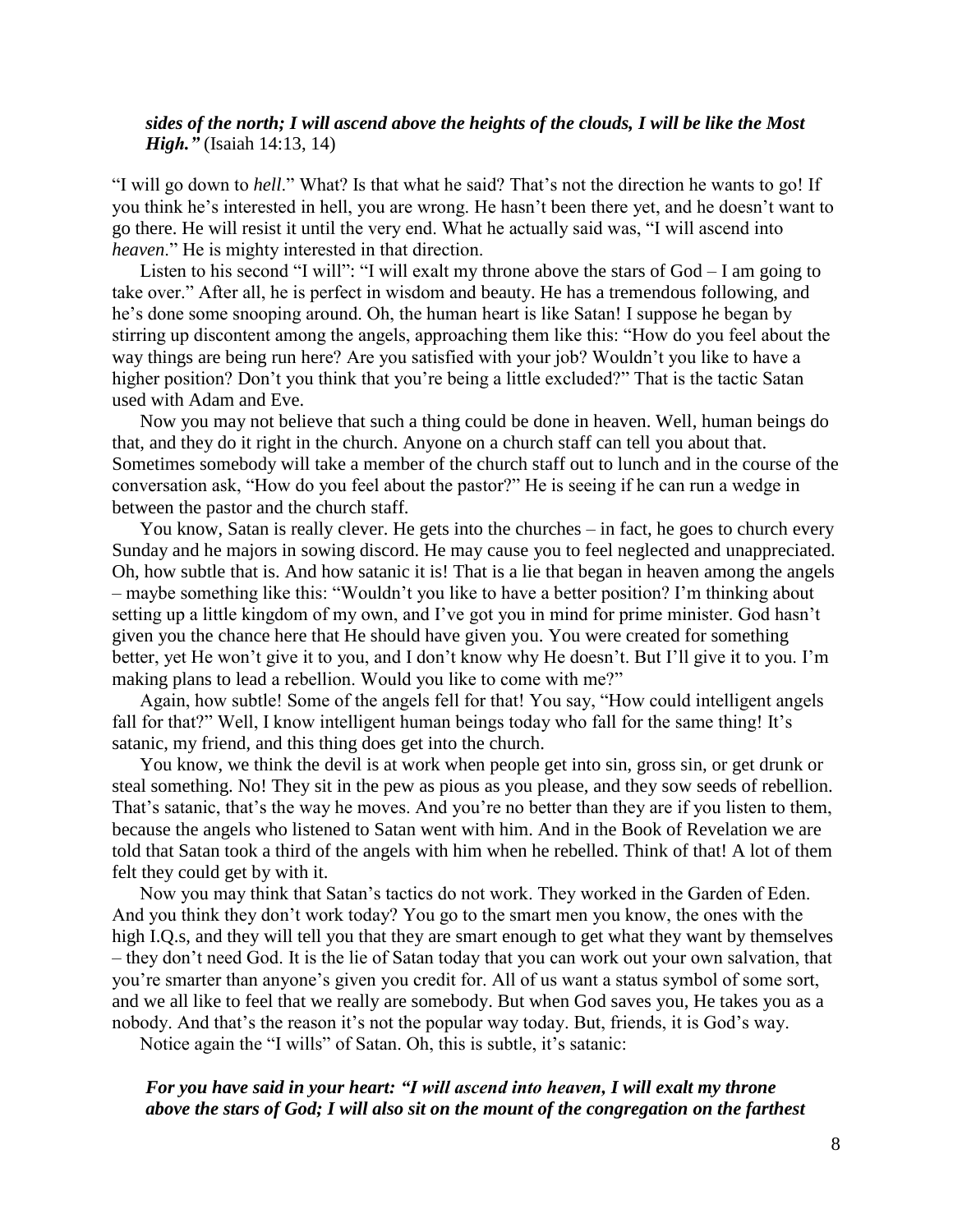# *sides of the north; I will ascend above the heights of the clouds, I will be like the Most High."* (Isaiah 14:13, 14)

What? The devil did not want to be the devil, he wanted to be *God!* "I will be like the Most High." But still a great many people think that the devil wants to be the devil. He does not. That's why he led a rebellion against God. And that's the thing he told Adam and Eve – "You will be like God, knowing good and evil" (Genesis 3:5). There are a lot of people who believe that they are good enough for God's heaven. Well, that's Satan's lie, my friend! They have no notion of what the holiness of God is.

Now in the final analysis, what is sin? We have seen the entrance of sin through Satan. He was setting his will against the will of God. *Anything* that is contrary to the will and character of God is sin. Murder is sin, not just because God says it is, but because it is contrary to the will and character of God.

Satan said in substance, "I'm not interested in this job of being the covering cherub. I know I'm the highest creature, but after all, I think I'm pretty enough and I'm wise enough and I'm smart enough and I'm good enough to be God. And I want to be God!" That's what he said to the Lord Jesus in Matthew 4:9, "If you fall down and worship me, I'll give You all the kingdoms of the world." That's what he wants and what he is after.

Oh, that's what so many people are after today – position, power, prestige, status. Things of the world system. Imagine little, puffed-up creature-man who says to God, "I won't do what You want me to do. I am going to do it *my* way." That is exactly what man is saying today. Well, friend, you are not going to do things your way, because God's will is going to prevail in the final analysis.

Therefore, the prayer of all God's people should be "Your will be done on earth as it is in heaven" (Matthew 6:10). Anything contrary to His will is sin, regardless of what it is.

# *There is a way that seems right to a man, but its end is the way of death.* (Proverbs 14:12)

Mankind sets his will against the will of God.

The will of God is coming down through this world and through His universe like a tremendous steamroller. And any creature that gets in the way of the will of God will be crushed, because God's will must prevail. And anything contrary to that is sin. The sin of Satan was that he set his will against the will of God.

### *All we like sheep have gone astray; We have turned, every one, to his own way.* (Isaiah 53:6)

That's what sin is, basically. What is it that you want above everything else? "My way." Isn't that right? That's all that a human being wants – my way. Oh, my friend, you and I are sinners as long as we put our will against the will of God.

Now will you notice this: The cosmos, the earth, is the place where Satan today has control, and he does have charge of it. When he rebelled against God, he no longer occupied his position, but that's all he has lost. Satan has access to heaven today, as the Book of Job reveals. We find him going into the presence of God, and not an angel turned and said, "What are you doing here?" Nobody said, "You have no business here." He went there because he had a right to be there.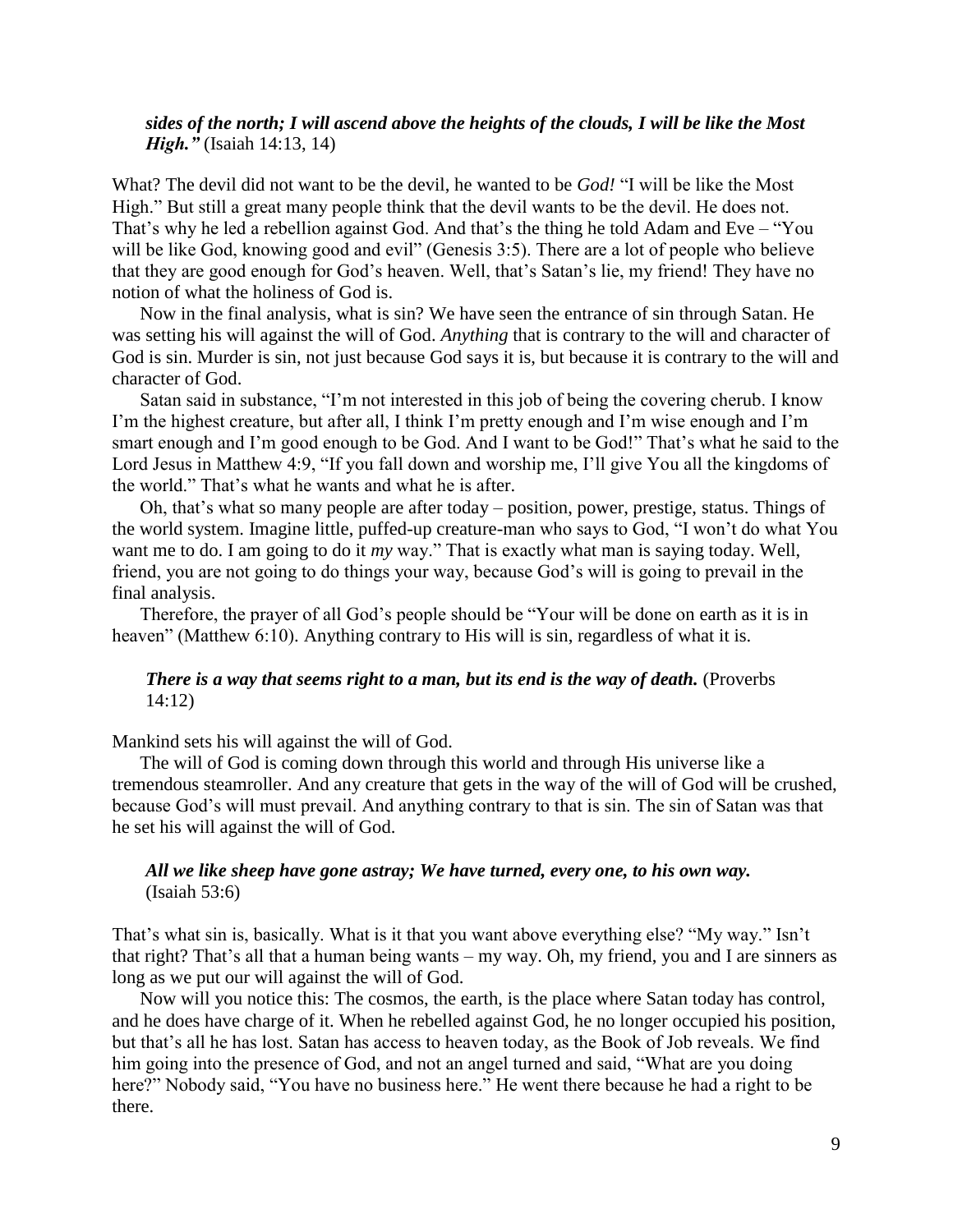Not only does he have the right to be there, God may give him the right to test us. Our Lord said to Peter in Luke 22:31, "Satan has desired to have you that he might test you." Satan followed the same pattern he had used in Job's case. He went into God's presence and said, "Does Job fear You for nothing? That fellow Job, just give me a chance at him and I will show You that I can make him curse You to Your face!" (Job 1:9-11). And he got a chance at him, if you please. It was terrible what he did to Job.

When the apostle Peter was a target, I think Satan said to the Lord, "You take that fellow Simon Peter. Do You mean to tell me You've called him as an apostle? I know him as well as You know him. I've been watching him, and I can wreck him if You'll just let me get to him." And God permitted it. God said, "I'll let you have him, but only for a little while." Believe me, the time Peter was in the hands of Satan, he certainly was sifted, sifted like grain, was he not? And the experience was tragic for Simon Peter. Satan made him do a dastardly thing – deny his Lord, a thing that he regretted the rest of his life, of course.

#### **His Influence in the Cosmos**

Satan apparently lost this earth, but he gained it back when man fell. And he is called, if you please, "the god of this world." He's the prince of this world. You may recall how Jesus, at the beginning of His ministry, was tempted or tested by Satan:

*Then the devil, taking Him up on a high mountain, showed Him all the kingdoms of the world in a moment of time. And the devil said to Him, "All this authority I will give You, and their glory, for this has been delivered to me, and I give it to whomever I wish. Therefore, if You will worship before me, all will be Yours."* (Luke 4:5-7)

The fall of man was Satan's gain. He gained the dominion that man lost, so that he is the prince of this world in which we live. Now when we say the *world*, we're not talking about the soil down here, although there's a curse upon it. Terra firma is not Satan's. The world we're talking about is a system, a cosmos, and that is the word used in Scripture. I want to bundle together a whole lot of Scriptures that I hope will help you see what we're talking about now. The cosmos is that which Satan controls today.

Our Lord Jesus said:

# *Now is the judgment of this world; now the ruler* [the prince] *of this world will be cast out.* (John 12:31)

Jesus was looking to the future there, but regarding the prince of this world, this cosmos, Jesus said:

## *I will no longer talk much with you, for the ruler* [the prince] *of this world is coming, and he has nothing in Me.* (John 14:30)

The prince of this world is Satan.

And John 16:11 says the Holy Spirit will convict the world "of judgment, because the ruler [prince] of this world is judged."

Satan is called the prince of the power of the air. He is also called the god of this world.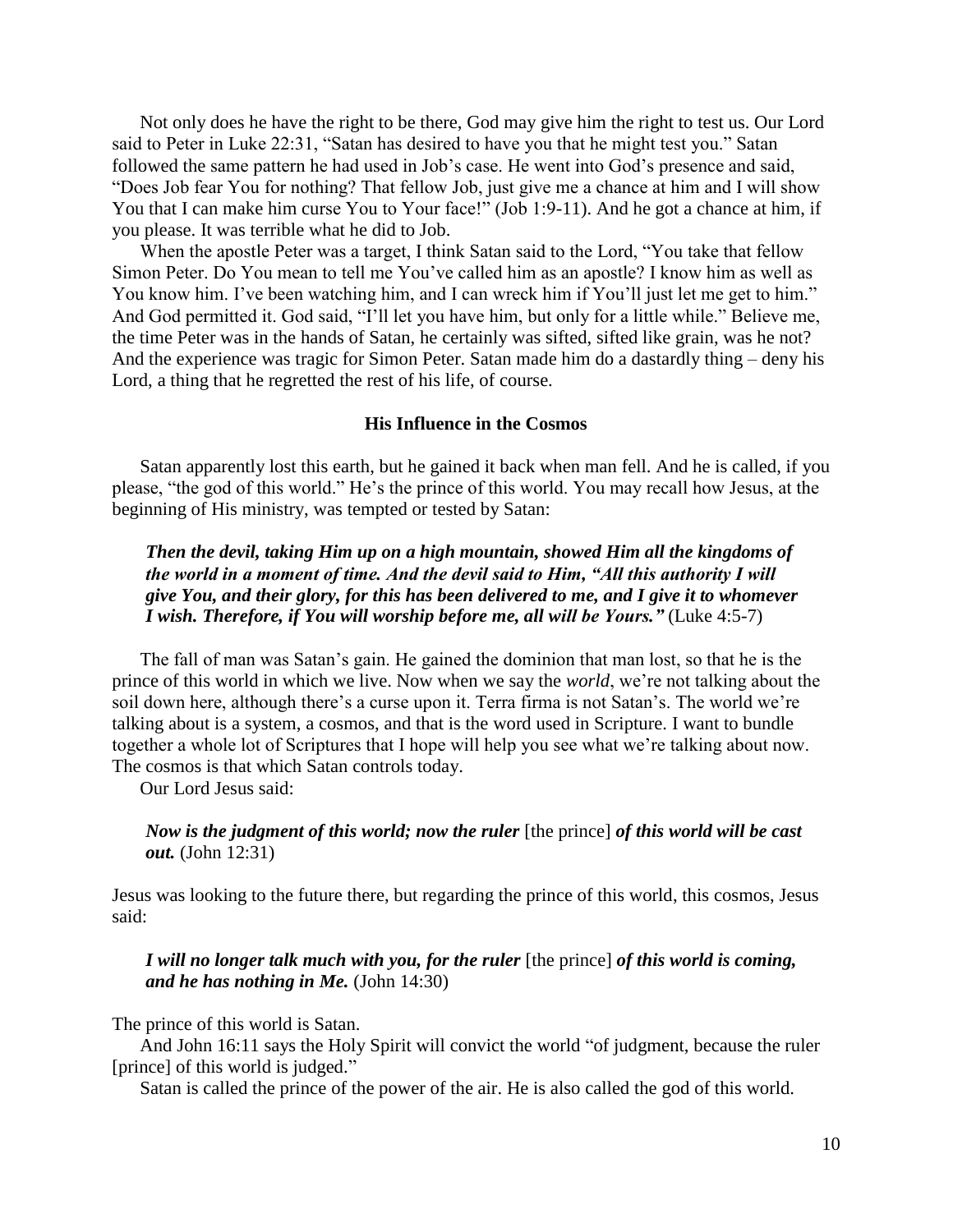To the church in Pergamos the Lord Jesus says, "I know your works, and where you dwell, where Satan's throne is" (Revelation 2:13). Satan reigns on this earth today. He controls the system that is known as the world system. But our Lord also says:

# *You are of God, little children, and have overcome them, because He who is in you is greater than he who is in the world.* (1 John 4:4)

And 1 John 5:19 says:

## *We know that we are of God, and the whole world* [the cosmos] *lies under the sway of the wicked one.*

In other words, the whole world lies asleep in the lap of the wicked one. And today, this world system is under the control of Satan. That's the reason countries can't have peace. That's the reason the United Nations is not effective. That's the reason for the turmoil on the face of the earth right now. Few of our world rulers today take Satan into consideration, although some have done so in the past. The thing that made certain statesmen in England great is the fact that in their day they not only believed in God and believed in Christ and trusted Him, but they also believed that the devil was a reality, in control of this world system, and that he must be taken into consideration.

Will you notice the admonition of James 4:4:

# *Adulterers and adulteresses! Do you not know that friendship with the world is enmity with God? Whoever therefore wants to be a friend of the world makes himself an enemy of God.*

First John 5:4 says: "For whatever is born of God overcomes the world [the world system]." The Lord Jesus said to His disciples, "I will no longer talk much with you, for the ruler of this world [Satan] is coming" (John 14:30). And 1 John 4:3:

# *And every spirit that does not confess that Jesus Christ has come in the flesh is not of God. And this is the spirit of the Antichrist, which you have heard was coming, and is now already in the world* [system]**.**

Oh my, there are so many other Scriptures regarding this world system.

My friend, what I am going to say now applies to wherever you live, but I'll use Los Angeles as an example. Southern California is a lovely place, but how do you as a Christian look on it? We have fine museums and art galleries in Southern California. There are wonderful places of culture and refinement and great seats of education. How do you look at those? I am saying this carefully now: All of that is part of the cosmos, a world system under Satan's control. And all of that is *judged*. God has condemned it, and it will be going down with Satan when he goes down. How do you look upon it? So many Christians think, *If I just don't do this and I don't do a few other little things, that makes me a nice, spiritual Christian*, when in reality you may be as worldly as you can be, and Satan is leading you around by the nose. Why? Because of your attitude and relationship to this world system that we're in today. Paul says we should live like this: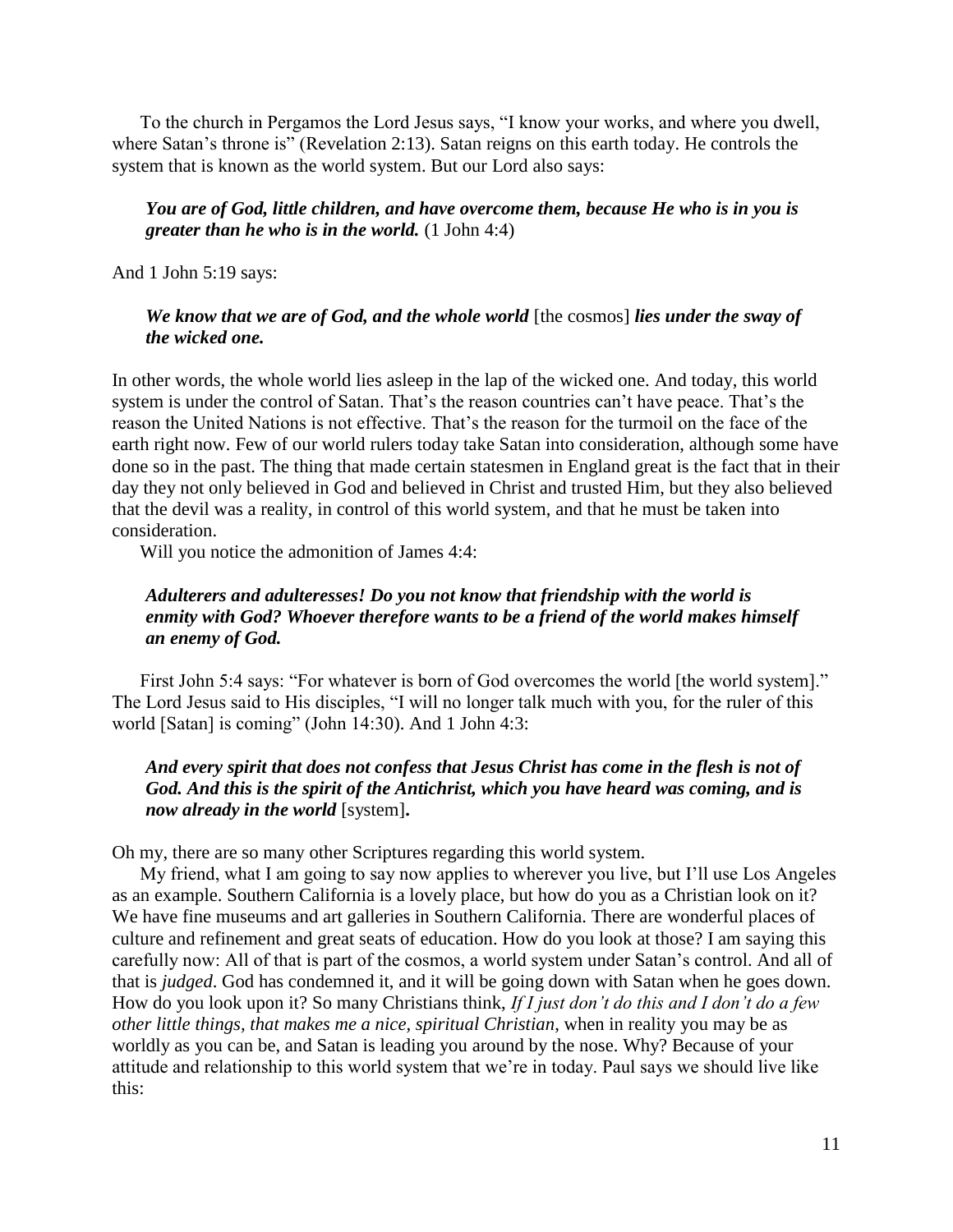# *… those who weep as though they did not weep, those who rejoice as though they did not rejoice, those who buy as though they did not possess.* (1 Corinthians 7:30)

"Those who weep, as though they did not weep." Are you going to let some sorrow, some tragedy in your life keep you from serving God? "Those who rejoice as though they did not rejoice." Are you going to let pleasure take the place of your relationship to God, as many do? "Those who buy as though they did not possess." Will you let your business take the place of God? Many a man has made business his god. Paul continues:

# *… and those who use this world as not misusing it. For the form of this world is passing away.* (v. 31)

### We're in it.

As a pastor I once walked all over Nashville, Tennessee, with a visiting evangelist, because he would not eat where they served beer. So we walked and then drove up one street and down another, and we could not find a place open. Finally we found one, and I said, "Now look here, brother, I'm hungry, you're hungry, I don't drink beer, I hope you don't drink beer, let's go in and *eat*!" This business today of thinking, *Well, if I just don't do this or that, I am a spiritual person*. Oh, that makes us nothing in the world but spiritual snobs – not even knowing what this world system is.

How do you look upon things of this world? Suppose tonight the city of Los Angeles would go up in smoke – and it may very well go up in smoke! Would it break your heart? Are you so wrapped up in this world system, in your business, and in your social life that, if it all were taken out from under you as a Christian today, your heart would be broken? God have mercy on you, because it's going to be taken away from you someday. It is going to disappear. Paul says these things are passing away, and God is going to judge them. And when God judges Satan, it includes all of this world system.

#### **His Influence in Spiritual Warfare**

My friend, you and I are in a war, in a conflict, and we are given these instructions. This is mentioned to us at least three times, by the way: Ephesians 6:11 – get your armor on and keep it on! James 4:7 – submit to God before you try to resist the devil. And 1 Peter 5:8 – be watchful because the enemy is stalking you like a hungry lion!

# *For we do not wrestle against flesh and blood, but against principalities, against powers, against the rulers of the darkness of this age, against spiritual hosts of wickedness in the heavenly places.* (Ephesians 6:12)

Can you overcome it? No, you can't. You and I are no match for it today. What are we to do? Well, we as believers are given detailed instructions as to what we're to do. We are to "put on the whole armor of God." To fight? No sir, not to fight, because you and I are not going to be able to fight. He says, "And having done all, to stand."

*Therefore take up the whole armor of God, that you may be able to withstand in the evil day, and having done all, to stand.* (Ephesians 6:13)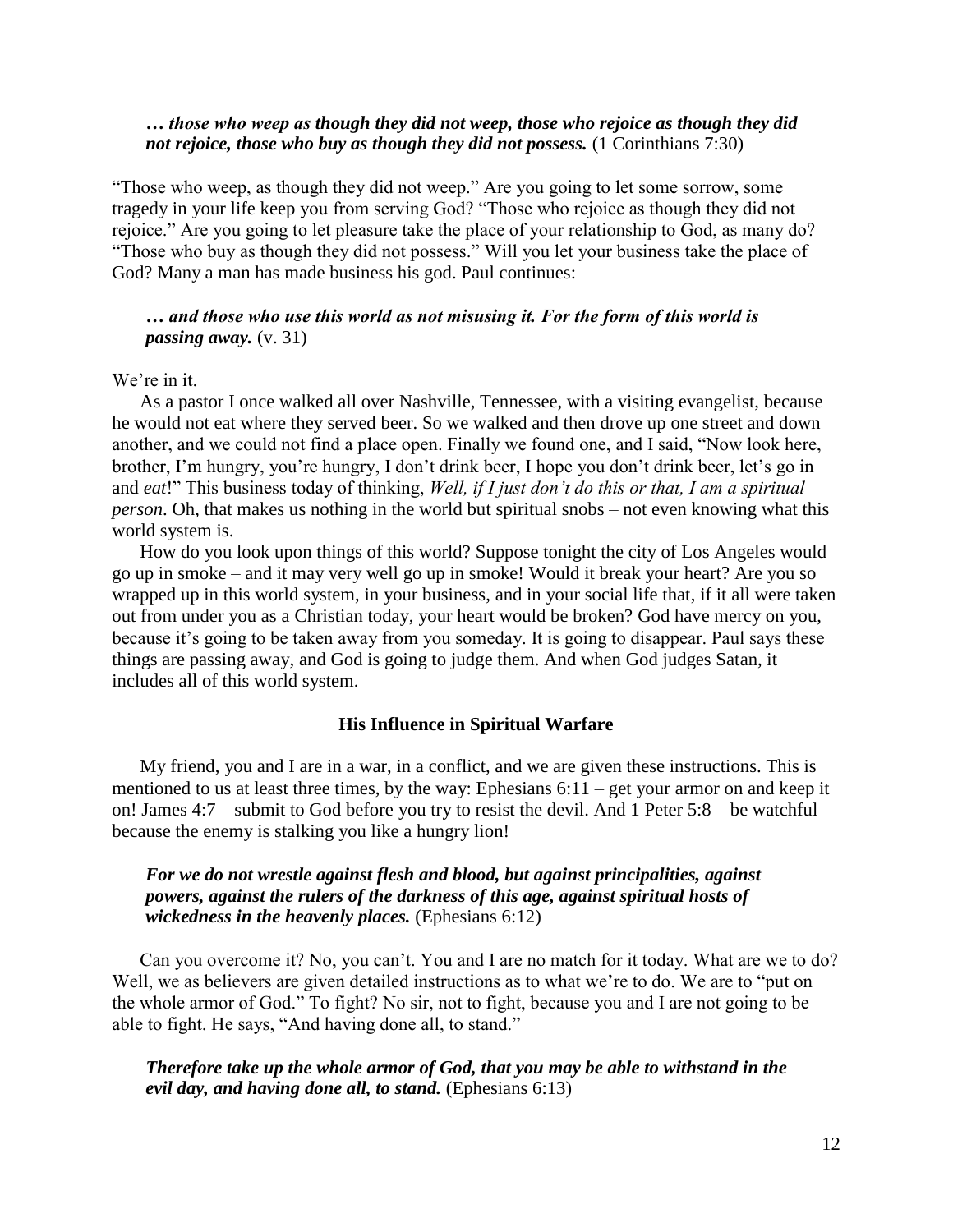There is a demonic world around us and it is manifesting itself at the present hour. If I had said this when I was a young preacher, many would not have believed it. Or they would have said as did one dear lady, "Dr. McGee, you sound positively spooky." Today, however, demonism is a popular subject and is plainly exhibited. There is a Church of Satan in many of our cities. There are strange things happening within certain of these weird, way-out groups. A man said to me recently, "Dr. McGee, this thing is real today." Who said it wasn't real? If you are an unbeliever in this area, open your eyes and see what is happening about us. People are being ensnared and led into all kinds of demonism. There are spiritual forces working in the world, evil forces working against the church. They are working against the believer, against God, against Christ.

We have the enemy located and identified. The enemy is spiritual. It is Satan who heads up his demonic forces. Now we need to recognize where the battle is. Paul identifies the arsenal that is available for the defense. Nowhere is the believer urged to attack and advance. The key to this entire section in Ephesians is the phrase "to stand."

This is an hour when my heart is sick as I see the attendance way down and the interest gone in churches that at one time were great churches. The members were blind to the fact that a battle was being fought there, a spiritual battle.

#### **Winning the War**

Do you pray for your pastor on Saturday night? Don't criticize him, but rather *pray* for him. He needs your prayers. The devil gives him enough opposition. You don't need to join the crowd that crucifies the man who is preaching the Word of God. You ought to uphold his hands as Aaron and Hur upheld the hands of Moses on behalf of Israel. My heart goes out to pastors who are in need of congregations who will stand with them.

# *Stand therefore, having girded your waist with truth, having put on the breastplate of righteousness, and having shod your feet with the preparation of the gospel of peace.* (Ephesians 6:14, 15)

"Stand therefore." This is the fourth time Paul has given this exhortation to the believer. This is the only place that I find him laying it on the line and speaking like a sergeant. Earlier he said, "I beseech you," but now he gives the command to stand. Not only are we to be in a standing position, but we are also to have on certain armor to protect ourselves. We are not to be outwitted by the wiles of the devil; we are to be ready for his attacks.

"Having girded your waist with truth." In the ancient garment of that day, the girdle about the waist or loins held in place every other part of the uniform of the soldier. It was essential. To tell you the truth, if the girdle was lost, you lost everything. The garments would fly open and the pants would fall down. We see this routine in comedies, and people laugh to see a man trying to run or fight with his trousers drooping. It looks funny in a comedy routine, but it is not funny in a battle. We are told to be girded with truth in the face of the enemy. Truth is that which holds everything together. What is that truth? It is the Word of God. We need people to give out the Word of God and to give it out just as it is written. We need people whose loins are girt about with truth. They need to *know* the Word of God. We often hear preaching coming from folks who are standing there about to lose all their spiritual garments! They are not girded about with truth, which is the Word of God.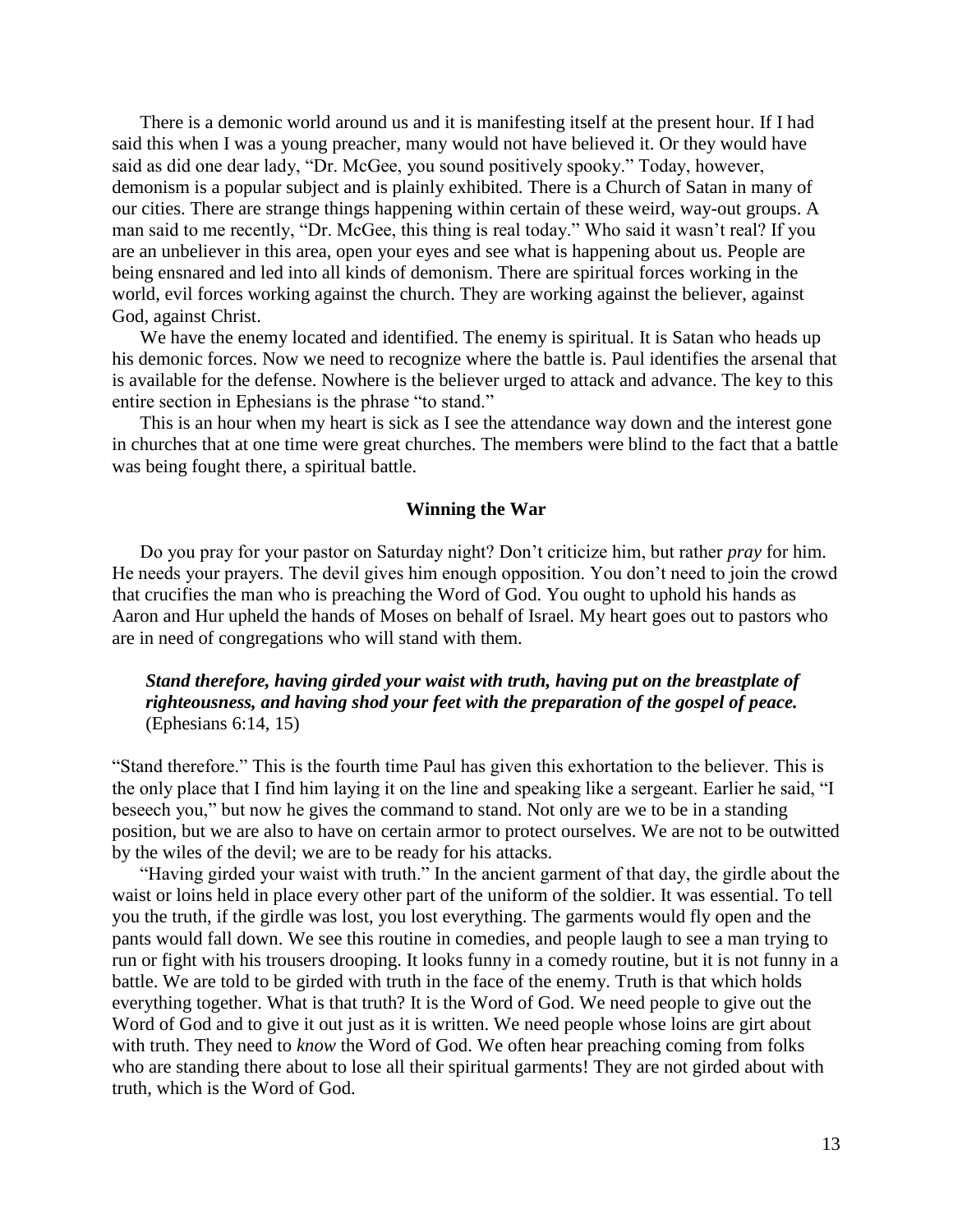Every piece of this armor really speaks of Christ. We are in Christ in the heavenlies, and we should put on Christ down here in our earthly walk. Paul has already told us to put on Christ, the One who is the truth, and we should be diligent to put Him on in our lives.

Any testimony that does not glorify Jesus Christ should not be given. There are too many testimonies that glorify self. Jesus didn't get very much when He got you, and He didn't get very much when He got me. This is a day when the little fellow really does not have very much to say. We get the impression that we need to be someone great in the eyes of the world. But what we need is to have our loins girt about with truth so that we can give a testimony that glorifies Christ. Christ is the truth. Truth alone can meet error.

"Having put on the breastplate of righteousness." Christ is the righteousness of the believer. I do think, however, that it includes the practical righteousness of the believer. Let's be clear that the filthy rags of self-righteousness are useless as a breastplate, but I do think that underneath there should be a heart and a conscience that are right with God. Only the righteousness of Christ can enable the believer to stand before men and before God, but the heart that is to be protected should be a heart that is clean before the Lord. It is an awful condition to have sin in our lives while we are trying to carry on the battle. We can never win it that way.

"Having shod your feet with the preparation of the gospel of peace." Shoes are necessary for standing. They speak of the foundation. We need a good, solid foundation, and preparation is foundational. I remember in hand-to-hand combat we were taught to make sure our feet were anchored. Are your feet anchored on the Rock? Christ is your foundation in this world. We are to put on Christ. Oh, how we need Him today as we face a gainsaying world and spiritual wickedness in the darkness of this world!

*Above all, taking the shield of faith with which you will be able to quench all the fiery darts of the wicked one. And take the helmet of salvation, and the sword of the Spirit, which is the word of God; praying always with all prayer and supplication in the Spirit, being watchful to this end with all perseverance and supplication for all the saints.* (Ephesians 6:16-18)

The armor of the believer is a spiritual armor because we fight against a spiritual enemy. We are to stand in that armor, and that armor is Christ, the living Christ. Satan himself, in the Book of Job, describes how God protects His own. He said:

# *Have You not made a hedge around him* [Job]**,** *around his household and around all that he has on every side?* (Job 1:10)

God has provided protection for us today in the armor He supplies.

"Above all, [take] the shield of faith." The shield covered all of the armor. The shield referred to is a large shield the size of a door. It was the shield of Greece's heavy infantry. A soldier stood behind it and was fully protected. Christ is both the door to salvation and the door that protects the believer from the enemy without. This is the picture in John, chapter 10. Christ is both salvation and security.

*Faith* enables us to enter the door:

*I am the door. If anyone enters by Me, he will be saved, and will go in and out and find pasture.* (John 10:9)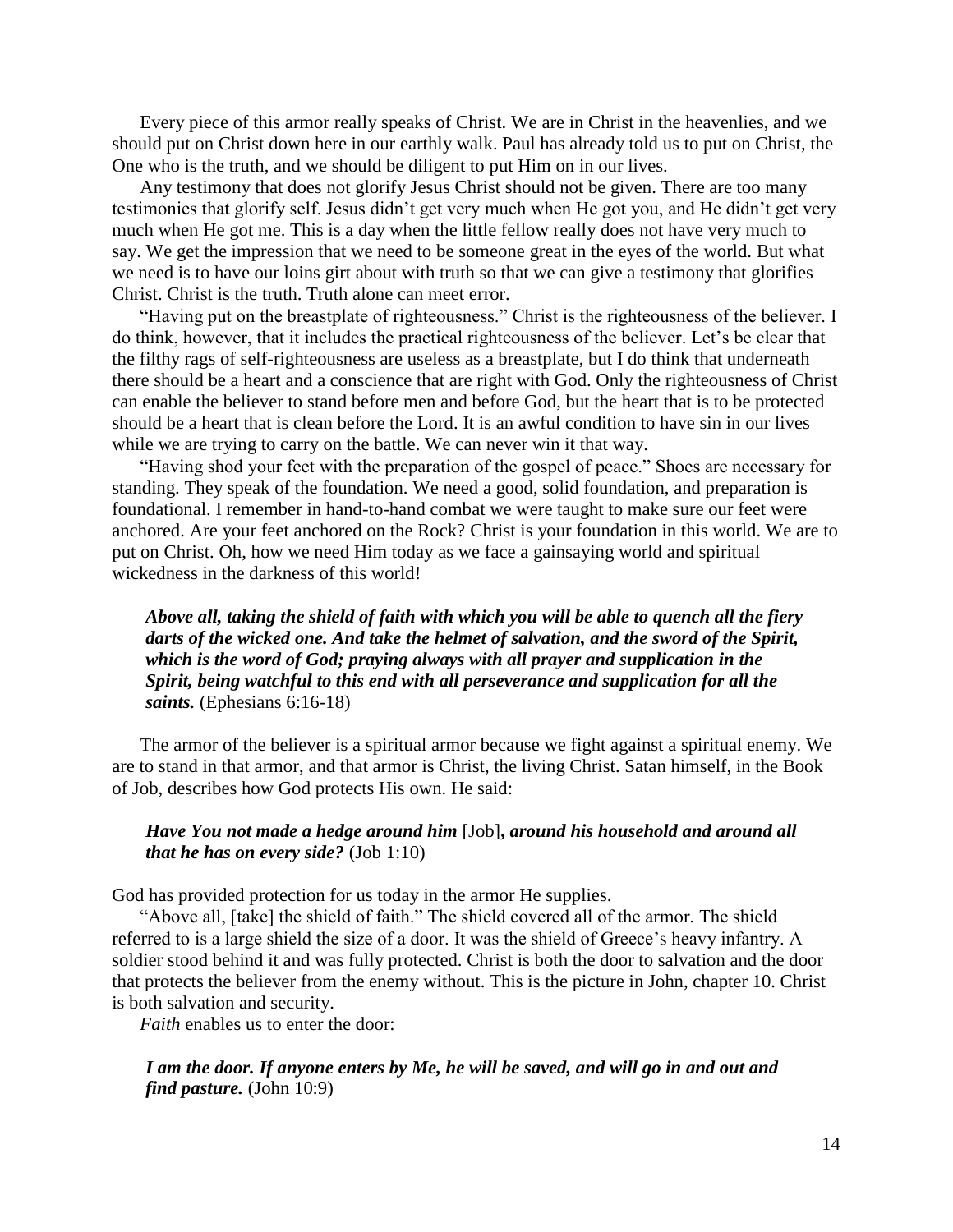That is salvation. What about security? Faith places us securely in His hands. Faith also enables us to stand behind that shield which will quench all the fiery darts of the wicked one.

"The fiery darts of the wicked one." He is shooting them fast and furiously. I remember that when I was in college, I had a brilliant philosophy professor who had studied in Germany. I respected his intellect, although I did not realize at the time that he was intellectually dishonest. I looked up to him but, very frankly, he was taking my feet out from under me. I would try to answer him in class when I probably should have kept my mouth shut. But we became friends, and we used to walk together across the campus after class and discuss the questions I had raised. It became clear that his philosophies opposed the Word of truth. Discouraged, I came to the place where I went to the Lord in prayer and said, "Lord, if I can't believe Your Word, I don't want to go into the ministry." Then the Lord in a very miraculous way sent me to hear a man who was the most brilliant man, I think, I have ever heard. He gave me truthful answers to my questions. Then I began to learn that when a fiery dart comes my way and I do not have the answer, I am to put up the shield of faith. And this is what I have been doing ever since. I have found that the shield of faith has batted down the fiery darts of the wicked one.

The fiery darts come fast and furiously, and they are going to continue to come. The only thing that will bat them down is the shield of faith. It is like a big door. The hoplites, the heavily armed soldiers in the Greek infantry, could move with those tremendous shields, put them out in front of them, and stand protected shoulder to shoulder while the enemy shot everything they had at them. When the enemy was out of ammunition, the hoplites would move in, certain of victory. That is the way to stand against the fiery darts of the evil one.

"And take the helmet of salvation." The helmet protects the head, and God does appeal to the mind of man. I recognize that He appeals to the heart, but God also appeals to the intellect. Throughout the Scriptures God urges man to think, for example:

# *"Come now, and let us reason together," says the LORD, "though your sins are like scarlet, they shall be as white as snow; though they are red like crimson, they shall be as wool."* (Isaiah 1:18)

Paul mentions this helmet in connection with salvation again in another epistle.

# *But let us who are of the day be sober, putting on the breastplate of faith and love, and as a helmet the hope of salvation.* (1 Thessalonians 5:8)

All the parts of the armor mentioned so far have been for defense. Have you noticed that? Everything is for the front of the individual. There is no protection for his back; nothing is provided for retreat. Believe me, a retreating Christian is certainly open season for the enemy; the enemy can get through to him.

Now we have two weapons for offense. The first one is the Word of God, called "the sword of the Spirit." Christ is the living Word of God. He used the Word of God to meet Satan in the hour of His temptation. Out of His mouth goes a sharp, two-edged sword in the Battle of Armageddon (see Revelation 1:16 and 19:21). He gains the victory with that sword. What is it? It is the Word of God. We need that sharp sword going out of our mouths today. The Word of God is a powerful weapon of offense. You and I are to use it.

Our second weapon of offense is prayer – "praying always with all prayer and supplication in the Spirit." Praying in the Holy Spirit is not turning in a grocery list to God. It means that you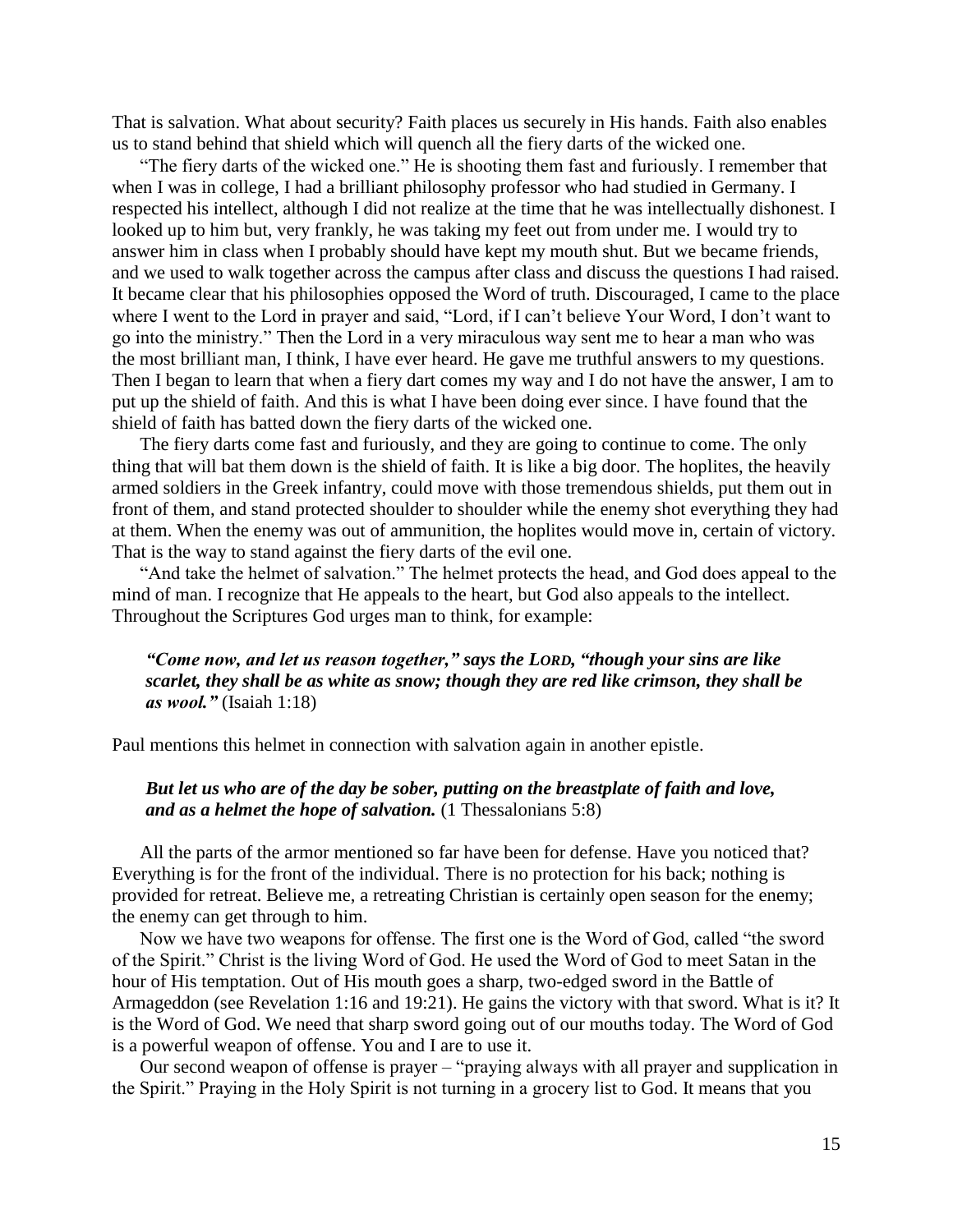and I recognize our enemy and that we lay hold of God for spiritual resources. We lay hold of God for that which is spiritual, that we might be filled with all the fullness of God. Paul here distinguishes between prayer and supplication. Prayer is general; supplication is specific. All effective prayer must be in the Spirit.

If you are able to stand firm in this world today, that's all God is asking you to do. He is not asking you to fight the devil. He is not asking you to do some great thing. He is only asking you to stand. Remember the prayer of our Lord in John 17:15, "I do not pray that You should take them out of the world, but that You should keep them from the evil one."

I never get through a day that I don't get home and get in bed and say, "Thank You, Lord, for getting me by the devil's trap again today." My friend, Satan is setting a trap for you and me all the time, and he's attempting to ensnare us. In this hour in which we live it is tragic to see many true believers being taken in by him in many subtle and unsuspecting ways. We ought not to be ignorant of his devices. We need to put on God's complete armor. We need to be on the alert, because Satan is loose in the world today.

## *Be sober, be vigilant; because your adversary the devil walks about like a roaring lion, seeking whom he may devour.* (1 Peter 5:8)

If you think Satan will show mercy to you, you are dead wrong. If he gets you in a corner, my friend, and if you leave off the armor of God, he'll destroy you in a minute. And he has destroyed many good men. He can ruin your testimony. He can absolutely ruin your life if you don't wear the whole armor of God so that you might be able to stand.

I'm afraid that Christians today take life a little too lightly and easily. You know, our forefathers thought life was serious. And they thought how they lived was very important. And, my friend, they did not crack up like we're cracking up today. What is it that's happening in this world right now? It's impossible to explain what is happening in every country right now, apart from this creature.

Thank God, Satan will be judged someday. God's going to get rid of him. God's going to destroy him. God's going to put him in the lake of fire. But in the meantime he is at this moment your greatest enemy, and he is my greatest enemy. He will do everything in the world to wreck and ruin us. In this world we are in his system. He is running this world today. He's the one who is back of the nations of the world. He is the one who is bringing the misery and the heartbreak to this dark world today. And the interesting thing is, the world doesn't even believe he exists. Boy, is he smart! I take my hat off to his ability. I respect him, and I'm afraid of him.

I want to flee to the One who can *keep* me. The Epistle of James admonishes us:

#### *Therefore submit to God. Resist the devil and he will flee from you.* (James 4:7)

You had better submit yourself to God *before* you start resisting the devil! I tell you, if you're not out and out for God today, Satan has *got* you. And that's the reason he catches so many cold and indifferent church members. Why do the cults send out their people to knock on doors on Sunday morning? Because they know that careless, indifferent church members are at home. And the devil knows they are the ones he can get, and he snares them – boy, does he snare them! Satan does not necessarily ask you to go out and get drunk. He asks you to become very religious – but don't come to Christ, and don't trust His death on the cross for your salvation, and don't